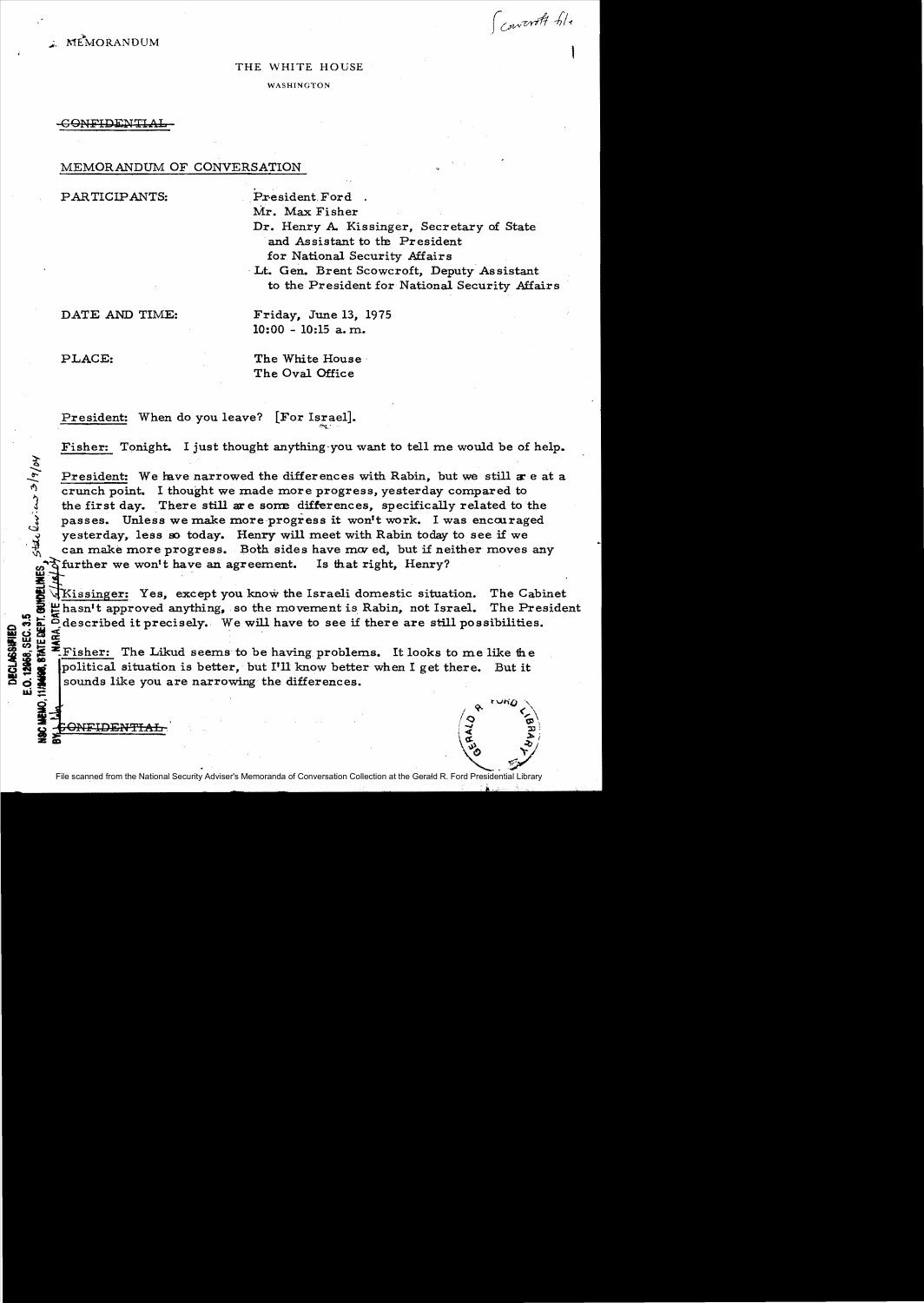### $\begin{array}{ccc} \text{ONFIDENTIAL} & - \end{array}$

Kissinger: Yes. But we have no reason to think Egypt will settle for less than the passes. But they have offered more, so it wouldn t be an Israeli cave. So both would appear to have given some.

Fisher: How about duration?

Kissinger: We are working on it. We haven't solved it.

Fisher: The boycott.

Kissinger: We can make some concrete steps. Sadat said he can't invite American companies into Egypt, , but if they apply, he won't make the boycott list be a barrier.

Fisher: I think it is important that we make this their work.

Kissinger: Another problem where you could help: The propensity is to drag things out. We have a window with the Soviets to the end of July, so we need to move before then.

President: They want our help on CSCE. So as long as we have that in front of us, we c an keep them quiet on the Middle East.

Kissinger: We have told the Israelis this; it is just that you could emphasize it.

President: If we don't get a basic agreement by the middle of July, we lose our leverage, and I will have to go to the overall alternative. I have told State to draw up an overall plan as insurance. I am telling you that **--** I haven't told the Israelis that, although I am sure they realize. To put all our chips on an interim which fails, and to have no back-up, just won't work.

Fisher: Did this matter of Egyptian arms come up?

Kissinger: There was one story about us selling. That is bunk. Today there was a report about.\$l million in arms from Great Britain. I doubt it, and it was not confirmed by the British. The British don't have the kind of sophisticated arms Egypt needs. The problem is Egypt has cut itself off from the Soviet Union. We must decide whether we want them to go back to the Soviet Union or whether will do it. Basically, I don't think it against the American interest for Egypt to buy its arms in the West.

-<del>GONFIDENTIA</del>

 $\lambda$ 

f,.,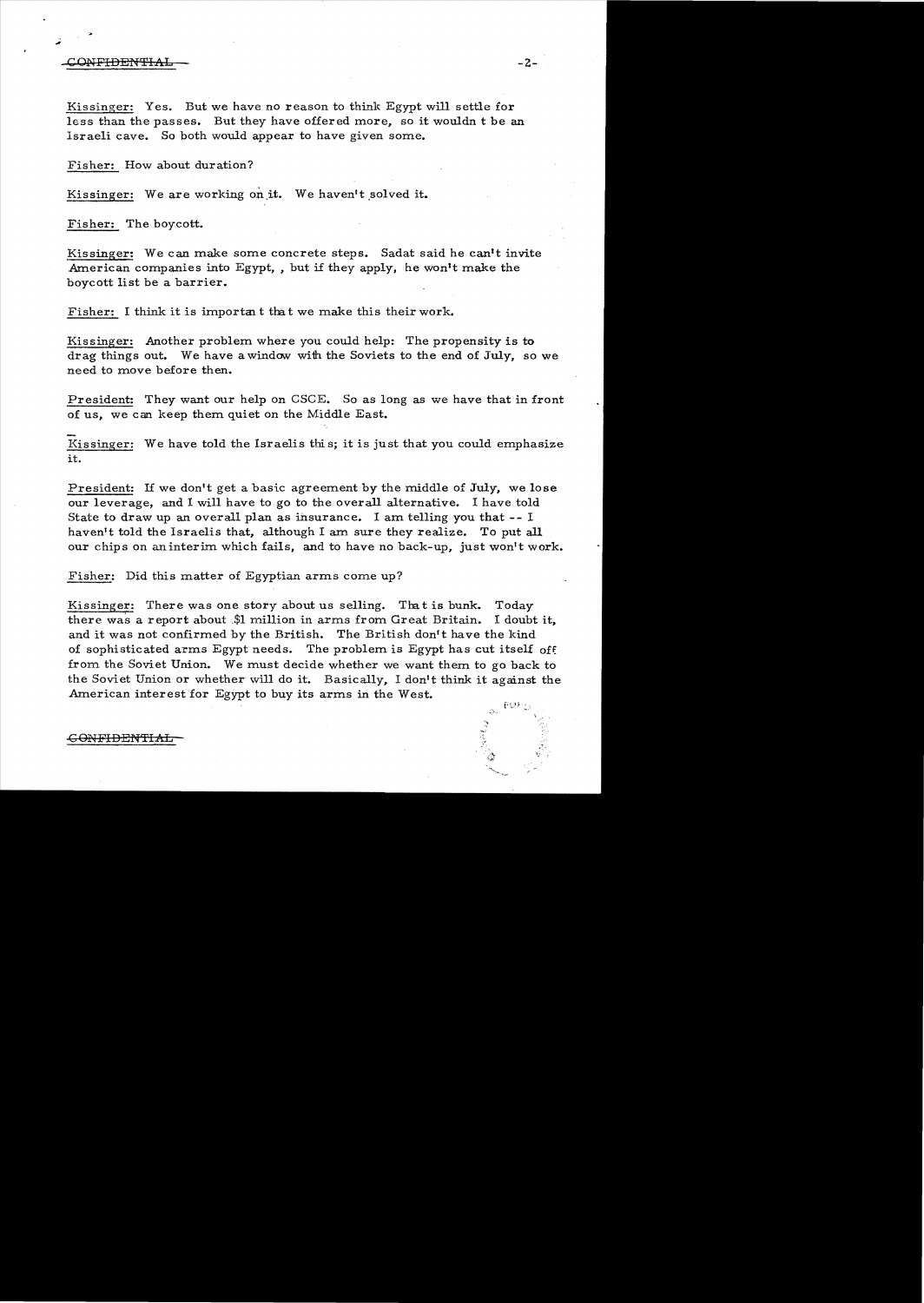# CONFIDENTIAL - 3-

Fisher: How about Syria and Jordan, just for my information?

Kissinger: All we know is what is in the paper. Hussein told the President he wouldn't agree to a joint command. We have to find out. If it is to bring the PLO under control, that is not against out interests. We are looking into it.

President: We have narrowed the gap, but it doesn't help if it is not clos ed.

Fisher: What can I do?

Kissinger: Emphasize the seriousness of it.

President: We have to have the flexibility if it is to work.

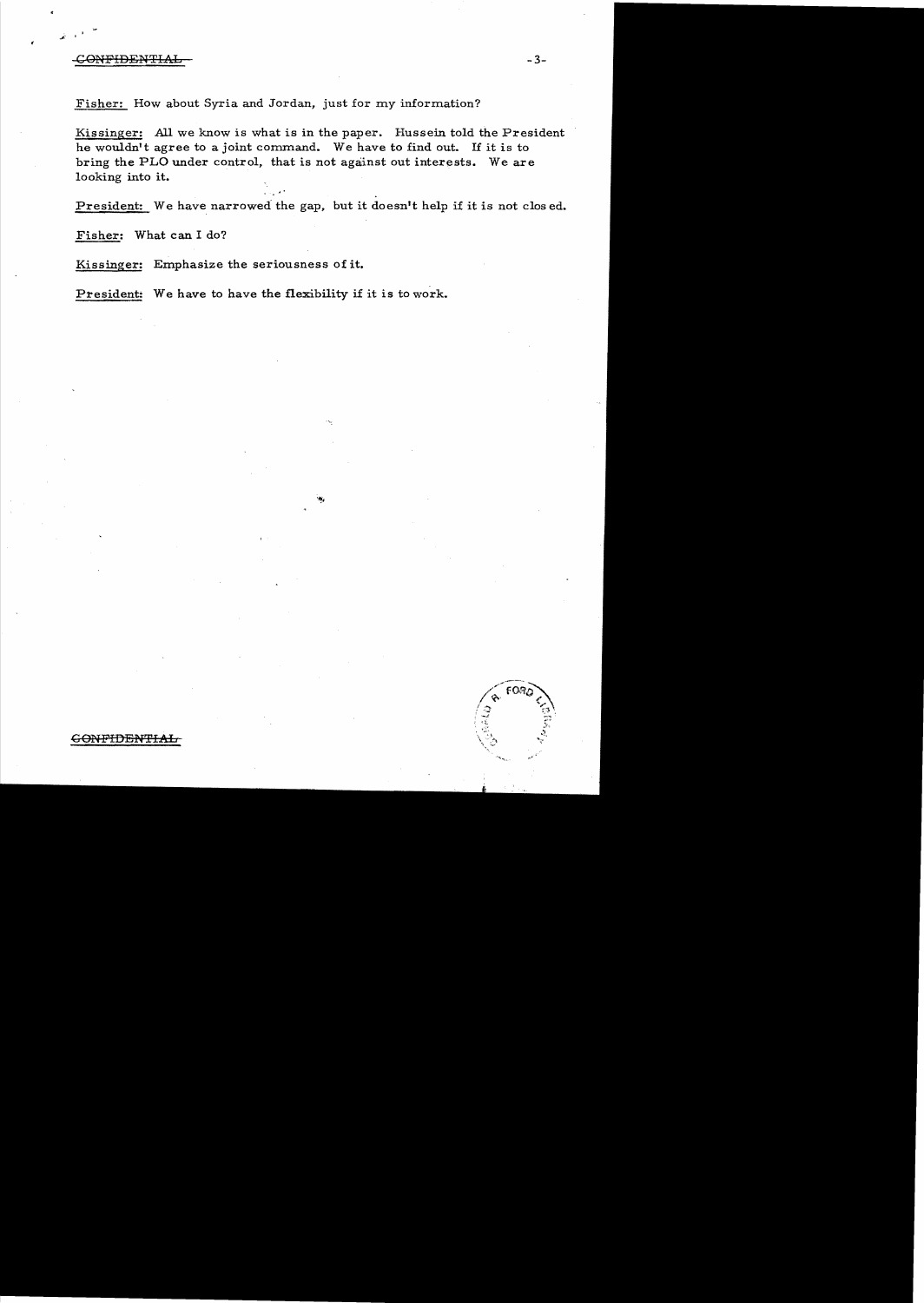$f'/F$ ishn/ $K$ 12 June 70 Smin Mont When des you have F Compt. 8 just the angeling for and T  $\omega$  meand dry of help. US ber marconde dig, but we still at a Crank point. I this are unalle wave page executing cryparett 1st day. I see till are gion by, special what to c james child vot muke more prop it wont work. I soon enver eget groterly, he so today. K untt - / Sieh - They to see if un eamount ince for Book substine month, but if whither more on purton wh nont has a agreement - Rught 11 -K Yrs, proft que hunt I donnette se comment hasn't puredampting, so the morning to Robin, with the The P desired of <u>often</u> The hiber reens to be humaning parts. Ands to me like for it is was litter, but sill humo batter when I get tree ) But some to bise par nannering dig. K Yes. But we have ing work think E civil rettle for less than a passes, but this trance. offront more, so crowlent in an I care. So both vould expert to have penses vous rome. Fitheradmit christin? K We are centing on it. We known solved at F Boycath! **DECLASSIFIED** E.O. 12958, SEC. 3.5 NSC MEMO, 11/24/98, STATE DEPT. GUIDELINES, State Rev.  $2J = 319/04$ BY JAH  $\overline{\phantom{0}}$ , NARA. DATE  $\mathcal{L}$   $\mu$  4  $\mu$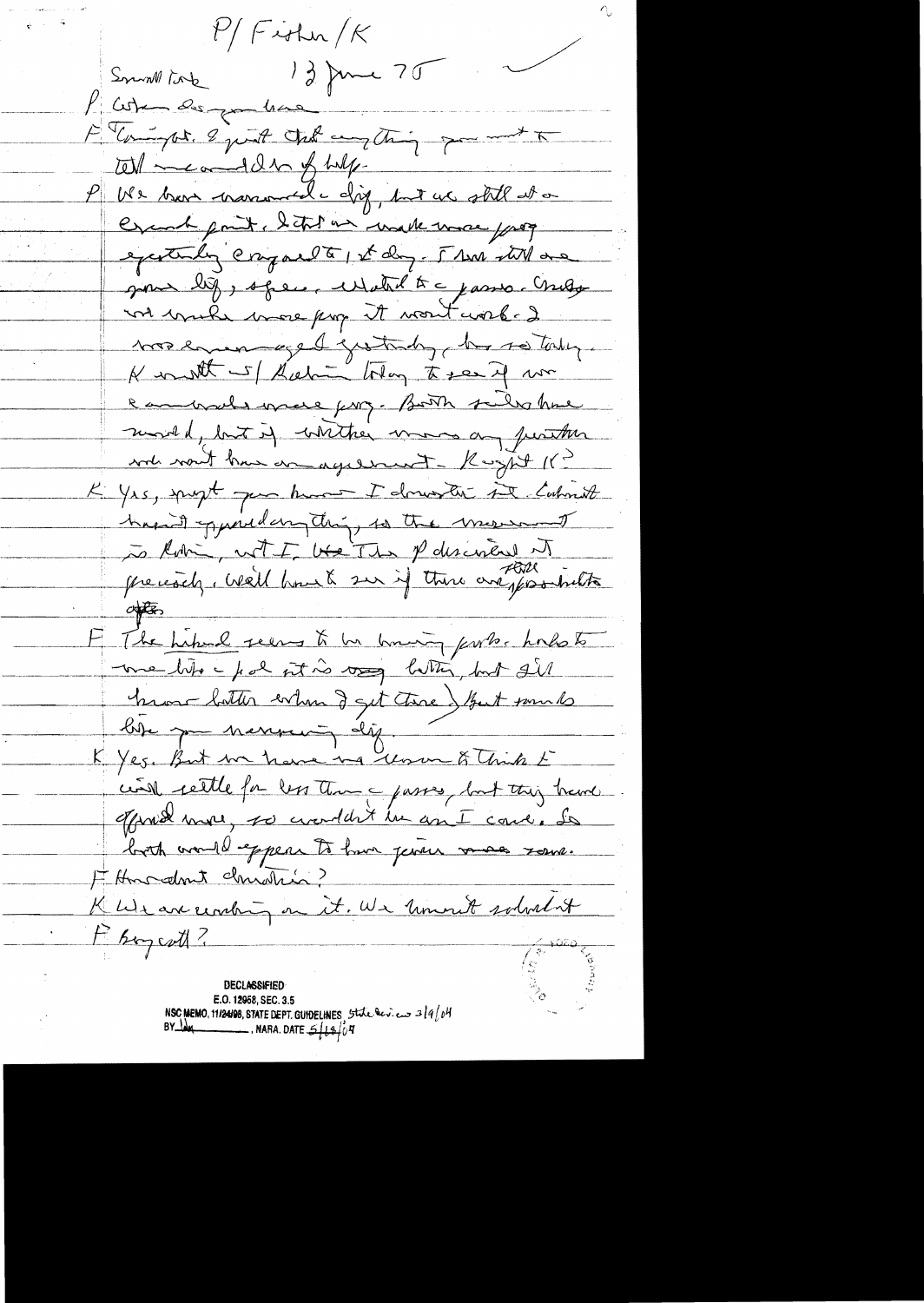Il les caus model vous enunet rège. Saltésaire E Strik it injutant that we more this thing  $m_{6}$ l'Esta prob. When you could balg. I prejent of cho to endy July 20 we med to mour before then P [ Jan count an haljon CSCE, 10 de lang Chose front on ME, N We de Tolk I très, le just tout jou could complexize Nl. I spinadent get trois agesomet by indelle of July we have come businesse & simmed hows to pet consult attenisting I have fel State to som up an armal plan so moment. I Celling you that - haven't Gold I that, the I small they realize. It fut all one ships on interior which faits & to have me bushop prot count comb ) F Did this matter of E agins come up K Those was 1 story short was selling, That brink. Trang a report about & chil formi 6 %. I don't at 4 informand by 12. Be don't have a family sphing anno Evilde. The pulled to his cut tolly of from SC. We must